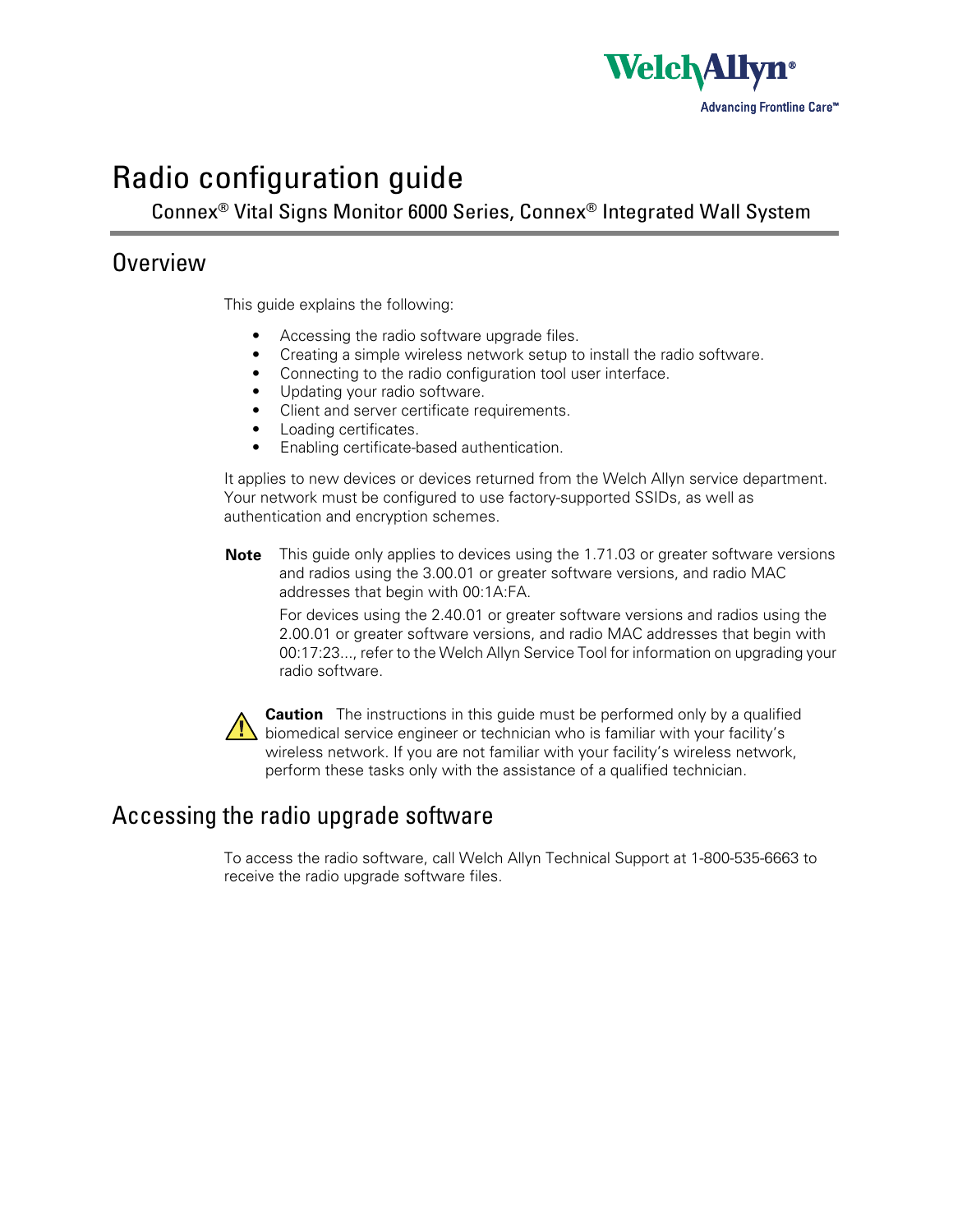# <span id="page-1-1"></span>Creating a simple wireless network setup to install the radio software

Follow these instructions to setup a simple network with a wireless router to communicate between the radio and your PC.



You will need the following items to upgrade the radio software on your device:

- Welch Allyn Service Tool 1.5x or later.
- USB 2.0/5-pin type A to mini-B cable.
- A PC with Windows XP SP3 or Windows 7, Internet Explorer 7 or later, and Internet access to connect to Welch Allyn PartnerConnect.
- Ethernet cable to connect the PC to the router.
- Wireless router 802.11 b/g

### **To create a wireless network setup, do the following:**

- 1. Configure the following wireless settings on the router:
	- a. Name: **com.welchallyn**
	- b. Radio band/mode: **b/g**
	- c. Security: **WPA2-PSK** or **WPA2-Personal**

Pre-shared hex key: **1234567890ABCDEF1234567890ABCDEF1234567890ABCDEF1234567890AB CDEF**

d. Enable the DHCP server.

**Note** The devices can only receive an IP from DHCP.

<span id="page-1-0"></span>2. Restore the device radio settings to factory defaults.

To access the radio configuration settings on the device, do the following:

- a. Touch the **Settings** tab.
- b. Touch the **Advanced** tab.
- c. Touch **Enter password**.
- d. Enter your password and touch **OK**. If your facility has configured passwords, enter that password. If not, the default password is **6345**.
- e. Touch the **Service** tab.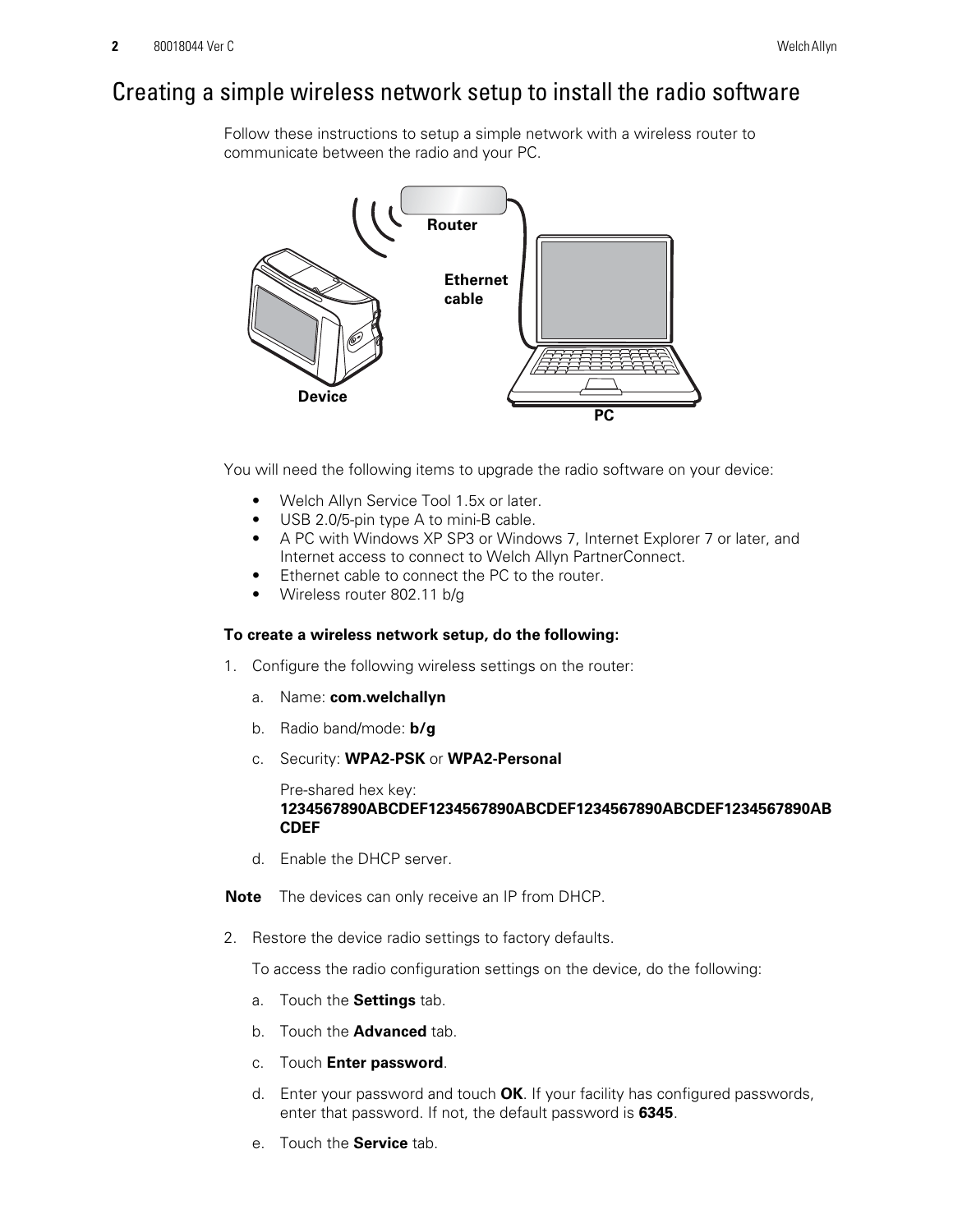f. Touch **Radio settings** in the Restore factory defaults area to restore the radio to factory defaults.

After the radio card is reset, it must have the following attributes:

- SSID: com.welchallyn
- Radio band: b/g
- Authentication type: WPA2-PSK
- 3. Ensure that the IP address is on the same subnet as the PC.
	- a. Touch the **Network** tab.

The IP address is displayed in the Radio window on the right.

# Upgrading the radio software

You will need the following items to upgrade the radio software on your device:

- Welch Allyn Service Tool 1.5x or later.
- USB 2.0/5-pin type A to mini-B cable.
- A PC with Windows XP SP3 or Windows 7, Internet Explorer 7 or later, and Internet access to connect to Welch Allyn PartnerConnect.
- Ethernet cable to connect the PC to the router.
- Wireless router 802.11 b/g
- **Note** Accessing the radio configuration tool requires your device radio to be reset to factory defaults. If your device radio is not set to factory defaults, see ["Restore](#page-1-0) [the device radio settings to factory defaults."](#page-1-0) on page 2.

### Connecting to the radio configuration tool web page



**Caution** Only customer certificates and radio software should be changed using the radio configuration tool user interface. All other configuration changes must be completed through the device user interface. See the device directions for use for more information.

**Note** Accessing the radio configuration tool requires your Welch Allyn device and your PC running the Welch Allyn Service Tool to be connected to the same subnet.



#### **To connect to the radio configuration tool user interface**

1. Use a USB cable to connect the device to a PC running the Welch Allyn Service tool.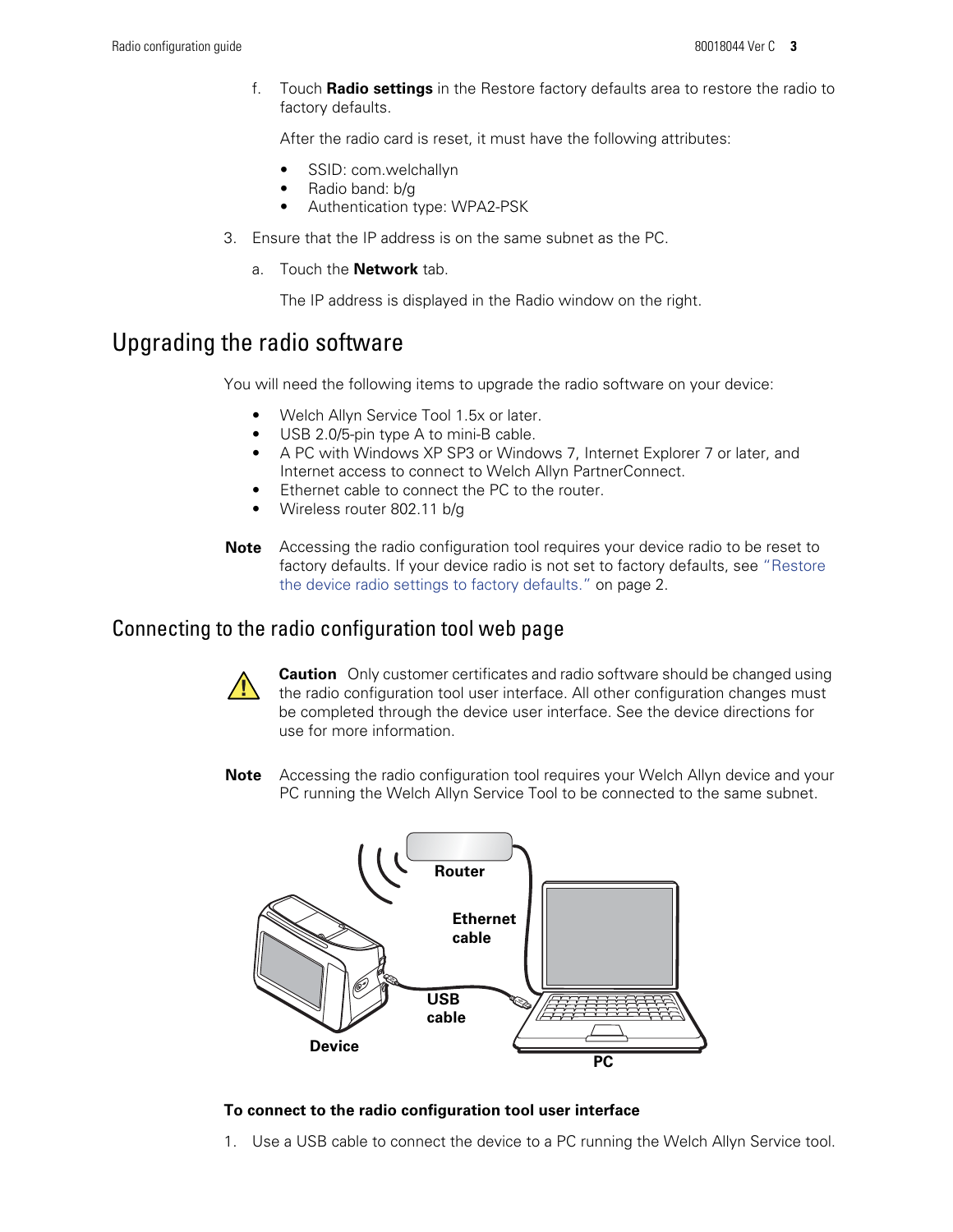2. Launch the service tool and log in.

**Note** You must log in with a BioMed user type in order to upgrade the radio software.

- 3. Through the Welch Allyn Service Tool, select the device you want to upgrade.
- 4. Select the **Configure** tab.
- 5. Click **Change** in the Current Settings pane.
- 6. Select the **Radio** tab.
- 7. Copy the password from the prompt and click **Configure**.
- 8. Logon as **superadm**, paste the password into the Password field, and click **OK**.

The radio configuration tool user interface is displayed.

### Upgrade the radio software

**Note** Before starting the upgrade, contact Welch Allyn Technical Support at 1-800-535- 6663 to receive the radio upgrade software files. See ["Accessing the radio](#page-0-0) [upgrade software"](#page-0-0) on page 1.

#### **To upgrade the device radio software, do the following:**

- 1. Connect to the radio configuration tool user interface. See "Connecting to the radio configuration tool web page" on page 3.
- 2. Click **Radio Card Firmware upload**.
- 3. Click **Browse** and navigate to the directory containing the upgrade files and select **NK\_\*.bin**. Information about the directory will be provided by Welch Allyn Technical Support.
- **Note** The name of the upgrade file is always a .bin file that starts with "NK\_." The numbers following the NK\_ may vary depending on the radio upgrade software version you received from Welch Allyn.
- 4. Launch Windows Explorer and browse to the same location as the .bin file. Right-click the .txt file and open it with Notepad. Make sure that the numbers preceding .bin and .txt match.
- 5. Select and copy all of the text characters up to but not including "\*NK bin."
- 6. Paste the copied text into the SHA1 checksum box on the radio card firmware upload page.
- 7. Click **Apply** to start the upgrade. The process typically takes 10 to 20 minutes, depending on your network speed. An information message appears on the device.



**Caution** Do not shut down the PC, shut down the device or disconnect the  $\sqrt{\frac{1}{2}}$  device from the PC during this procedure.

- 8. When the files are transferred and the checksum is complete, the software writes to the radio's memory. An information message appears on the device.
- 9. The task takes approximately 4 to 7 minutes to complete. When the flash process is complete, the monitor returns to the Advanced Settings screen.
- 10. If after 10 minutes the Advanced Settings screen does not appear, do the following: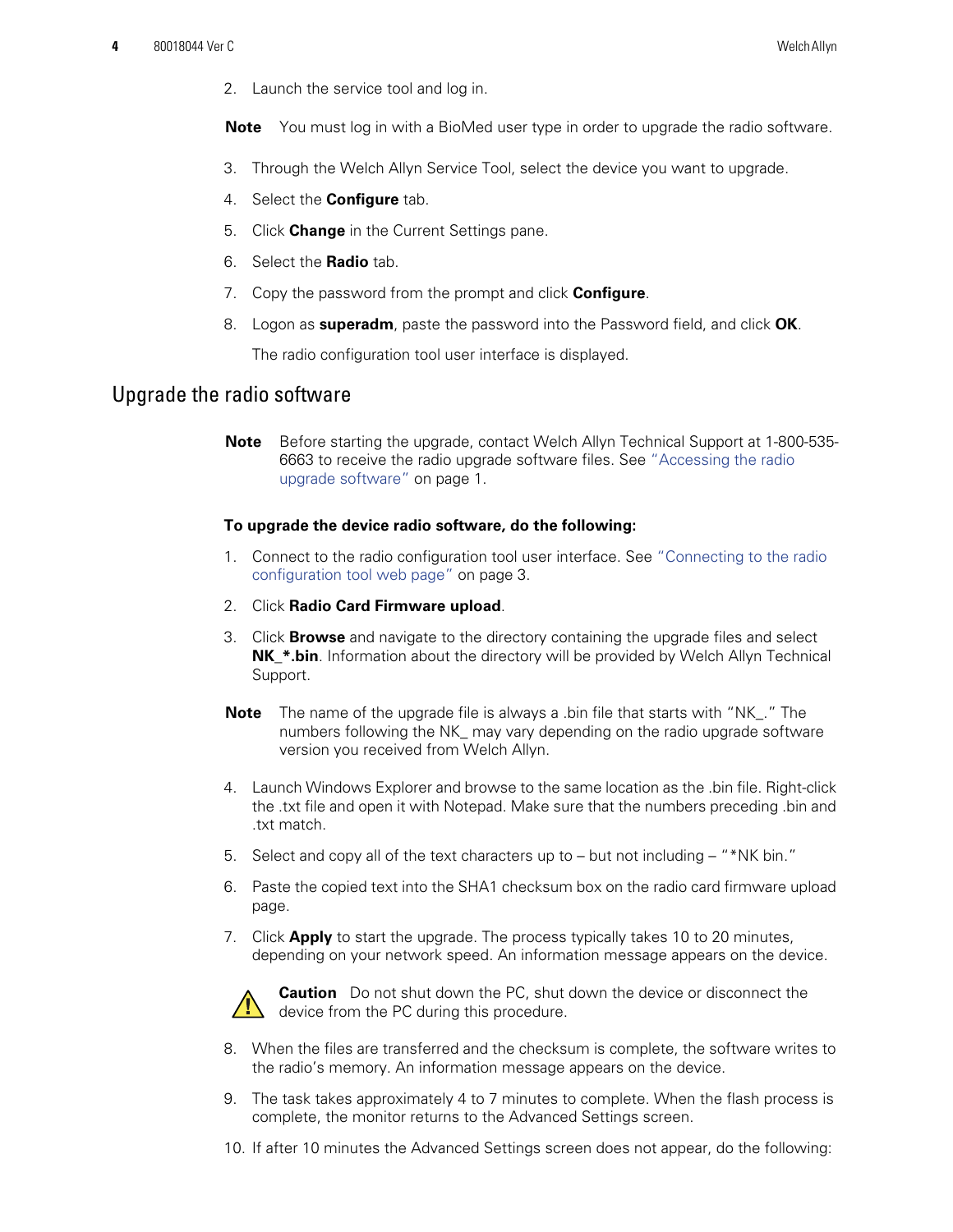- a. Touch the power button to put the device in Standby mode.
- b. Touch the display to exit Standby mode.
- 11. Restart the device by doing the following:
	- a. Touch **Exit** from the Advanced Settings screen.
	- b. Touch the **Settings** tab.
	- c. Touch the **Device** tab.
	- d. Touch **Power down**.
	- e. Press the power button on the side of the device.
- 12. After the radio has initialized, return to the Web Admin page and click **Device information**. Confirm that the Kernel Version field is updated with the new NK\_\*.bin file.
- <span id="page-4-0"></span>13. From the Web Admin menu, select **Load CAB file**.
- 14. Click **Browse** in the Cab file text box and navigate to the directory containing the Lamarr2\_SPI.cab file, select the file, and click **Open**.
- 15. Launch Windows Explorer and browse to the same location as the CAB file. Rightclick the Lamarr2\_SPI.sha1 file and open it with Notepad.
- 16. Select and copy all of the text characters up to but not including "\*Lamarr2\_SPI.cab."
- 17. Paste the text into the SHA1 checksum box on the Load CAB file page.
- 18. Click **Apply** to start the upgrade. The process typically takes 1 to 2 minutes, depending on your network speed. An information message appears on the device.
- 19. When the files are transferred and the software update is complete, the radio restarts and the monitor returns to the Advanced Settings screen. Wait at least two minutes for the radio to restart and perform the post-update configuration.
- 20. On the PC, view the radio web page and confirm the Device Information section is updated with the new software versions.
- 21. If the information is correct, return to the Welch Allyn Service Tool and click **Save** to save the changes. If the information is incorrect, click **Cancel** and return to [Step 13](#page-4-0).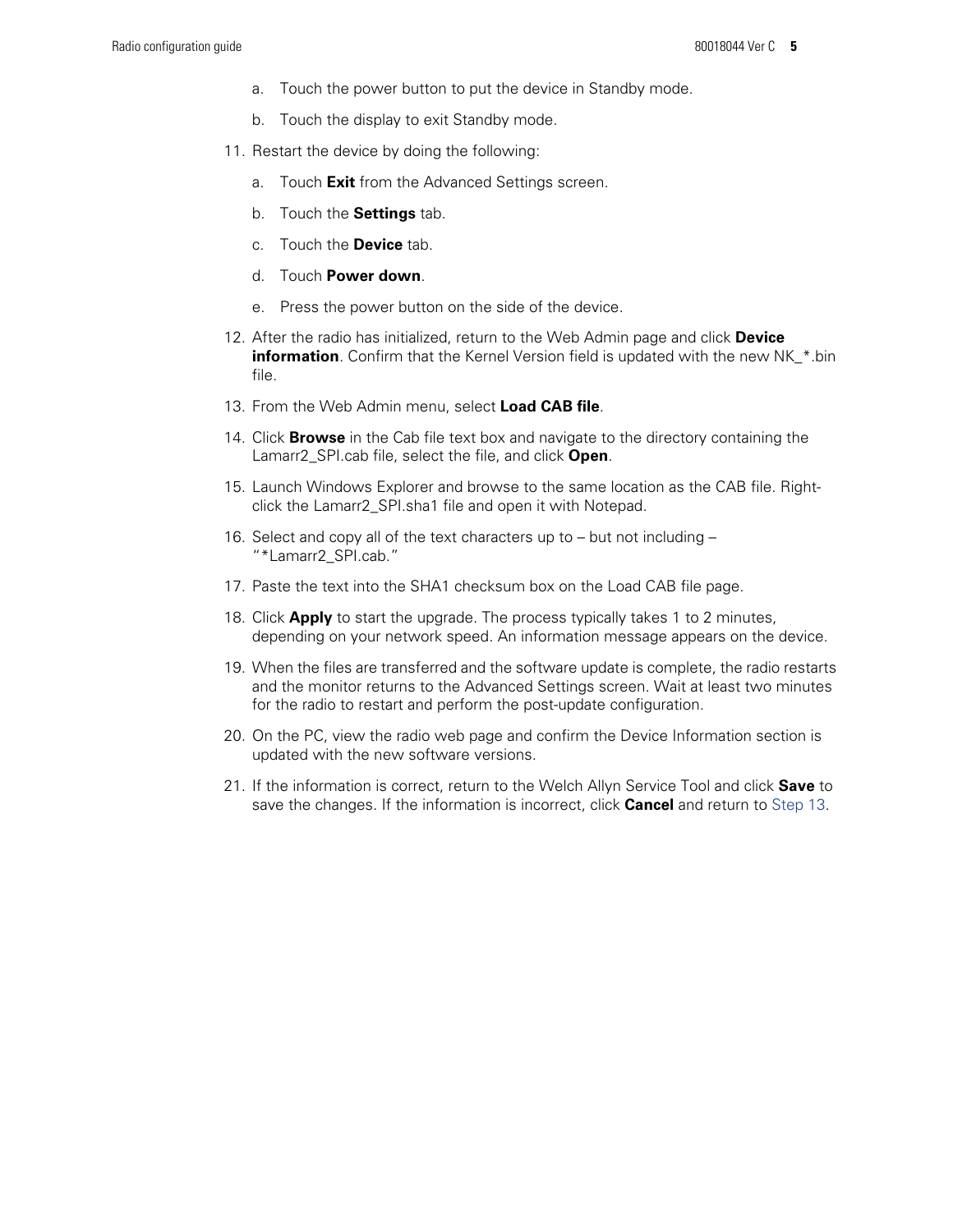# Certificate requirements

**Caution** Only customer certificates and radio software should be changed using the radio configuration tool user interface. All other configuration changes must be completed through the device user interface. See the device directions for use for more information.

There are requirements for both server and client customer certificates.

### Server certificate requirements

**Extended usage extension:** Server authentication (1.3.6.1.5.5.7.3.1)

**File format:** PEM

Client certificate requirements

**Extended usage extension:** Client authentication (1.3.6.1.5.5.7.3.2)

**File format:** PKCS#12

### <span id="page-5-0"></span>Loading customer certificates

### **To upgrade the certificates on your device radio, do the following:**

- 1. Create a simple wireless network. See ["Creating a simple wireless network setup to](#page-1-1) [install the radio software"](#page-1-1) on page 2.
- 2. Connect to the radio configuration tool user interface.
- <span id="page-5-1"></span>3. Select the **Customer CA certificate chain** page and fill in the Custom Certificate Chain field by doing the following:
	- a. Click **Browse** and navigate to the certificate file location.
	- b. Select the file, and click **Open**.
	- c. Click **Apply**.

**Note** Do NOT force reauthentication.

- 4. Select the **Customer device certificate / key** page and fill in the following fields:
	- a. Click **Browse** and navigate to the certificate file location.
	- b. Select the file, and click **Open**.
	- c. Enter your password.
	- d. Click **Apply**.

**Note** Do NOT force reauthentication.

5. Select **Certificate status** and scroll to the **Customer CA Certificate Chain** and **Customer Device Certificate and Private Key** fields to verify that the certificates were loaded.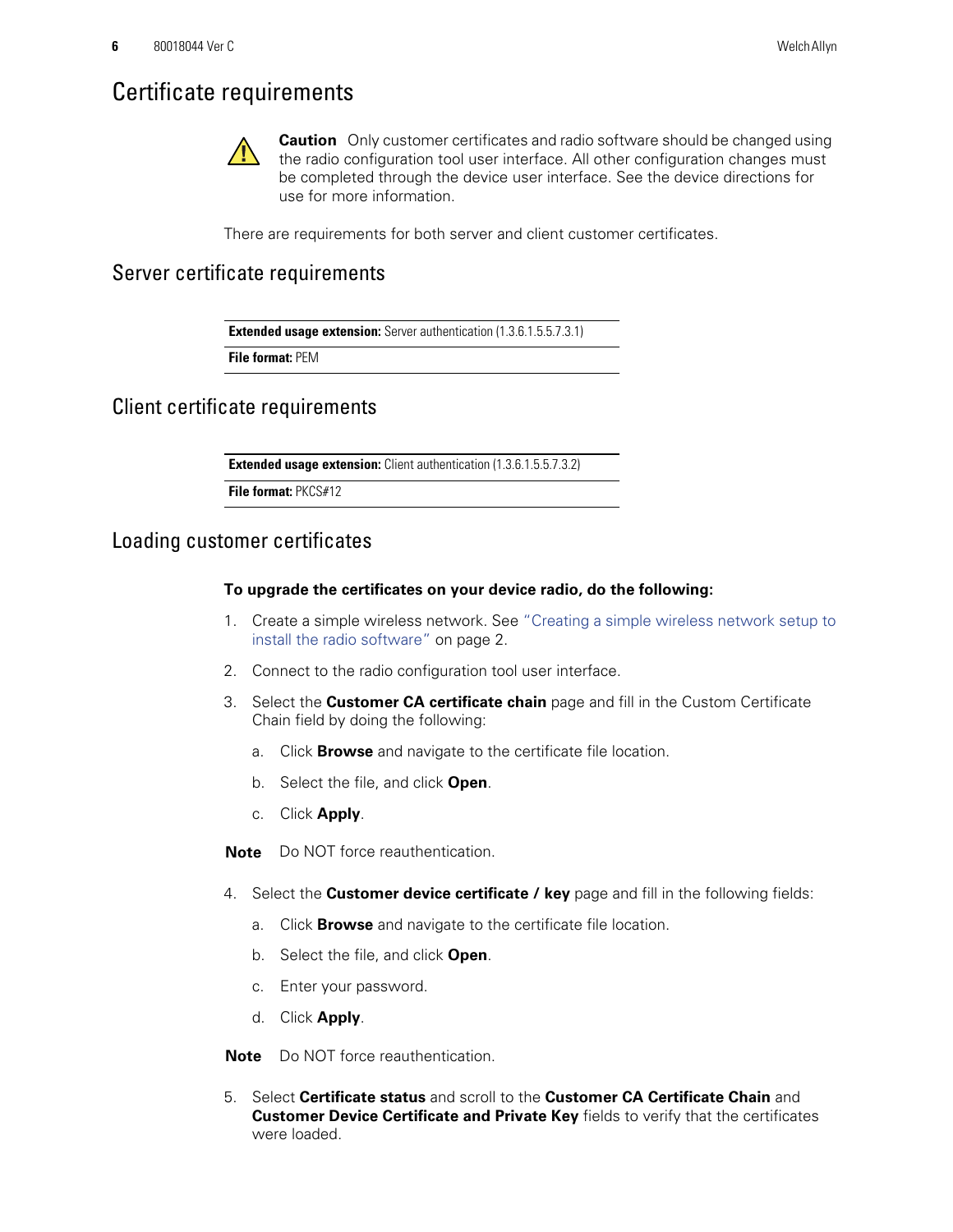### Extensible Authentication Protocol (EAP) settings

Your device can use three different EAP types: TLS, TTLS, and PEAP.

**Note** The Auto setting is not referenced in these instructions.

Select your EAP type through the Advanced settings screen of your device.

The following instructions describe how to set up certificates on your device based on the EAP setting you choose.

### EAP-TLS

The EAP-TLS type requires both server and client certificates.

#### **To use the EAP TLS setting, do the following:**

- 1. Load the certificates as described in ["Loading customer certificates"](#page-5-0) on page 6.
- 2. Select the **EAP settings** page and check the box next to Verify Server Certificate.
- **Note** DO NOT select your EAP Type through the radio configuration tool user interface. Use the Advanced settings screen on your device.
- 3. Verify that the device's date and time are correct and fall within the validity date and time of your certificate.
- 4. Access the radio configuration settings on your device.
	- a. Touch **Settings**.
	- b. Touch **Advanced**.
	- c. Enter your password in the Advanced setting code field and touch **OK**. If your facility has configured passwords, enter that password. If not, the default password is **6345**.
	- d. Touch **Network**.
	- e. Touch **Radio**.
- 5. Select **WPA2-AES** in the Authentication type menu.
- 6. Select **TLS** in the EAP Type menu.
- 7. Enter your EAP identity. The default identity is "vitalsigns."
- 8. Click **Configure radio**.

#### EAP-TTLS and PEAP-MSCHAPv2

The EAP-TTLS and PEAP-MSCHAPv2 types allow both server and client side certificates. Follow the instructions below based on which certificates you want to use.

#### **To use EAP-TTLS or PEAP-MSCHAPv2 with no server certificate, do the following:**

- 1. Access the radio configuration settings on your device.
	- a. Touch **Settings**.
	- b. Touch **Advanced**.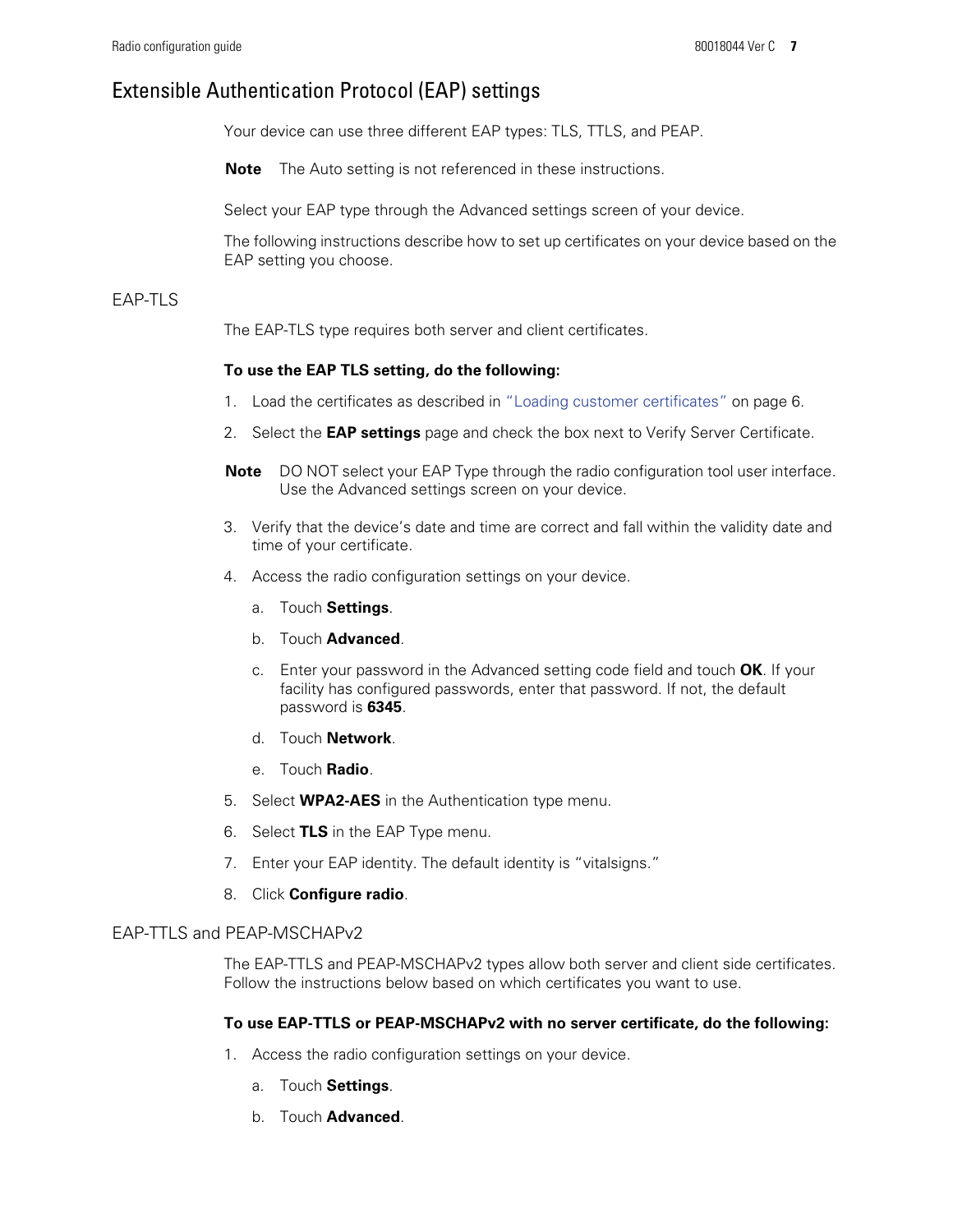- c. Enter your password in the Advanced setting code field and touch **OK**. If your facility has configured passwords, enter that password. If not, the default password is **6345**.
- d. Touch **Network**.
- e. Touch **Radio**.
- 2. Select **WPA2-AES** in the Authentication type menu.
- 3. Select **TTLS** or **PEAP** in the EAP Type menu.
- 4. Enter your EAP identity. The default identity is "vitalsigns."
- 5. Enter your EAP password. The default password is "password."
- 6. Click **Configure radio**.

### **To use EAP-TTLS or PEAP-MSCHAPv2 with only a server certificate, do the following:**

- 1. Load the CA certificate chain as described in ["Loading customer certificates"](#page-5-0) on [page 6](#page-5-0). However, skip [Step 3](#page-5-1).
- 2. Select the **EAP settings** page and check the box next to Verify Server Certificate.
- **Note** DO NOT select your EAP Type through the radio configuration tool user interface. Use the Advanced settings screen on your device.
- 3. Verify that the device's date and time are correct and fall within the validity date and time of your certificate.
- 4. Access the radio configuration settings on your device.
	- a. Touch **Settings**.
	- b. Touch **Advanced**.
	- c. Enter your password in the Advanced setting code field and touch **OK**. If your facility has configured passwords, enter that password. If not, the default password is **6345**.
	- d. Touch **Network**.
	- e. Touch **Radio**.
- 5. Select **WPA2-AES** in the Authentication type menu.
- 6. Select **TTLS/PEAP** in the EAP Type menu.
- 7. Enter your EAP identity. The default identity is "vitalsigns."
- 8. Enter your EAP password. The default password is "password."
- 9. Click **Configure radio**.

### **To use EAP-TTLS or PEAP-MSCHAPv2 with both server and client certificates, do the following:**

- 1. Load the certificates as described in ["Loading customer certificates"](#page-5-0) on page 6.
- 2. Select the **EAP settings** page and check the box next to Verify Server Certificate.
- **Note** DO NOT select your EAP Type through the radio configuration tool user interface. Use the Advanced settings screen on your device.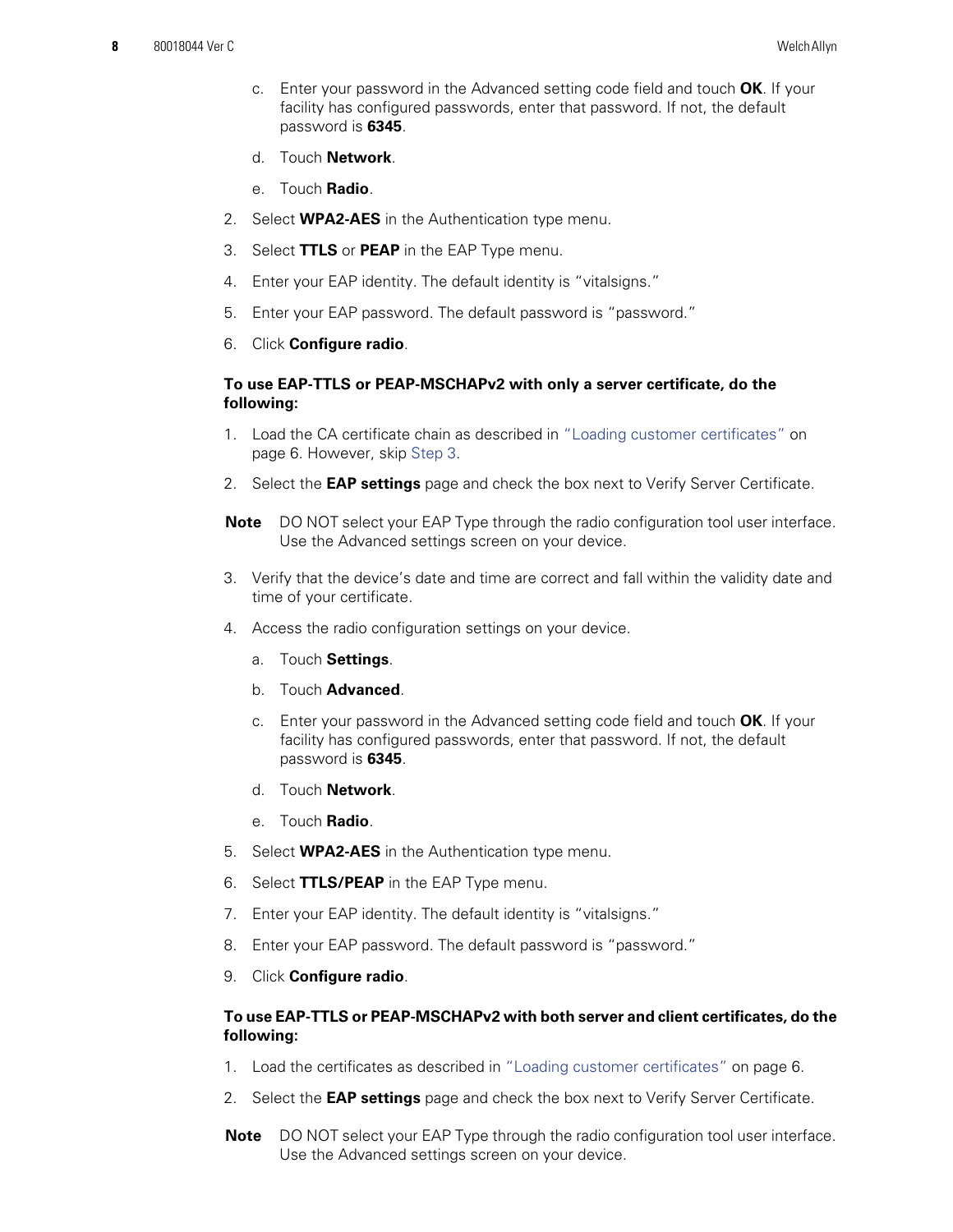- 3. Verify that the device's date and time are correct and fall within the validity date and time of your certificate.
- 4. Access the radio configuration settings on your device.
	- a. Touch **Settings**.
	- b. Touch **Advanced**.
	- c. Enter your password in the Advanced setting code field and touch **OK**. If your facility has configured passwords, enter that password. If not, the default password is **6345**.
	- d. Touch **Network**.
	- e. Touch **Radio**.
- 5. Select **WPA2-AES** in the Authentication type menu.
- 6. Select **TTLS** or **PEAP** in the EAP Type menu.
- 7. Enter your EAP identity. The default identity is "vitalsigns."
- 8. Enter your EAP password. The default password is "password."
- 9. Click **Configure radio**.

### Fast-roaming settings

The default fast-roaming setting is OKC/PKC. The radio also supports PMK caching.

#### **To change your fast-roaming settings, do the following:**

- 1. Create a simple wireless network. See ["Creating a simple wireless network setup to](#page-1-1) [install the radio software"](#page-1-1) on page 2.
- 2. Connect to the radio configuration tool user interface.
- 3. Select the **EAP settings** page.

Under Roaming Type, select **PMK caching** or **OKC/PKC** (default).